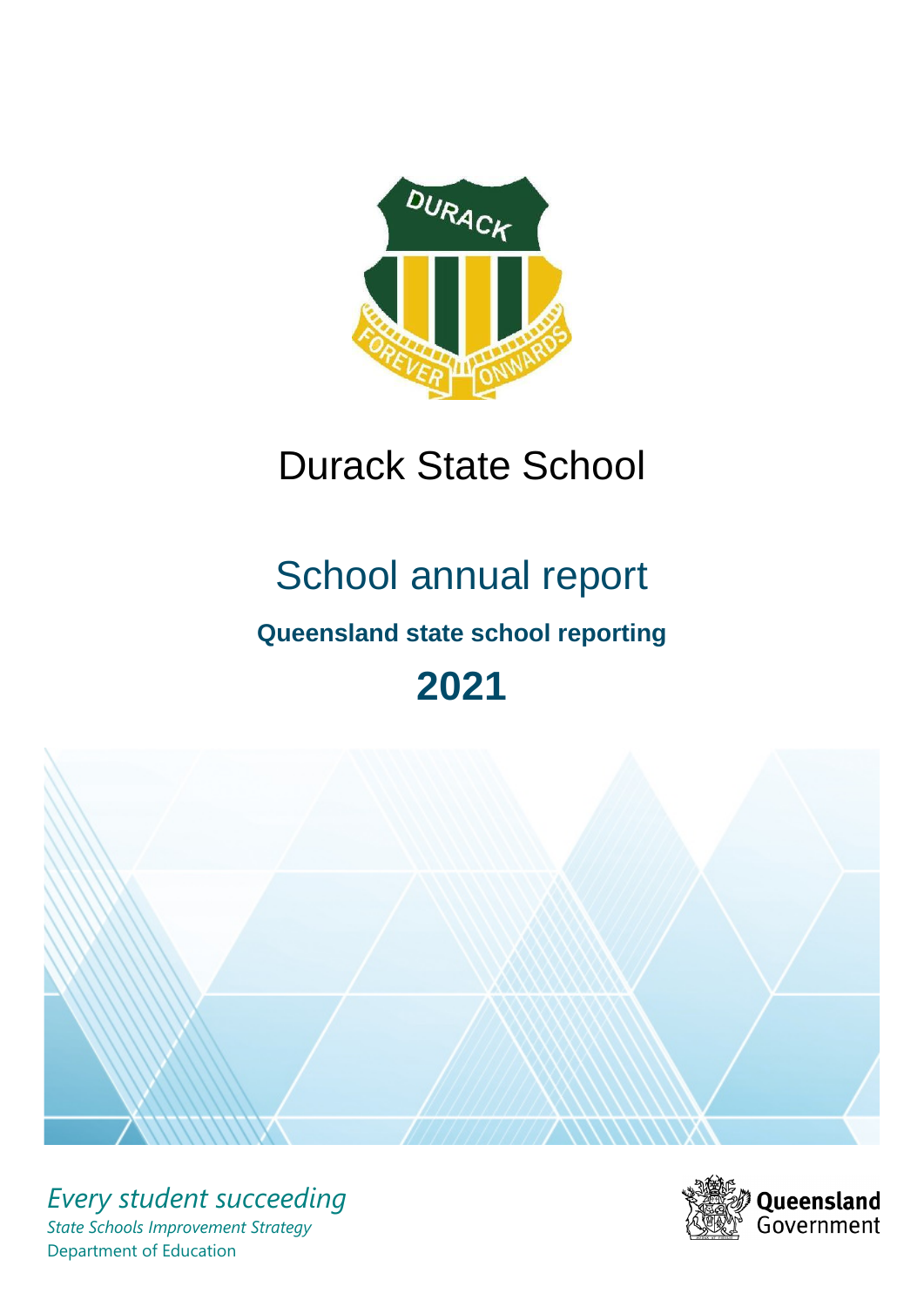**OFFICIAL – Public** Published as information source only. Public information used to create this report may not appear in this format in the public domain Please refer to disclaimer information.

#### **Contact details**

| <b>Postal Address</b> | 69 Inala Avenue Durack 4077  |
|-----------------------|------------------------------|
| <b>Phone</b>          | (07) 3714 2666               |
| Fax                   | $(07)$ 3714 2600             |
| Email                 | principal@durackss.eq.edu.au |
| Website               | https://durackss.eq.edu.au   |

#### **Disclaimer**

The materials presented in this report are distributed by the Department of Education (the department) as an information source only.

The information and data in this report is subject to change without notice.<br>The department makes no statements, representations, or warranties about the accuracy or completeness of, and you should not rely on, any informa report.

The department disclaim all responsibility and all liability (including without limitation, liability in negligence) for all expenses, losses, damages and costs you might incur as a result of the information in this report being inaccurate or incomplete in any way, and for any reason. Despite our best efforts, the department makes no warranties that the information in this report is free of infection by computer viruses or other contamination.

2021 School annual report **Durack State School** 1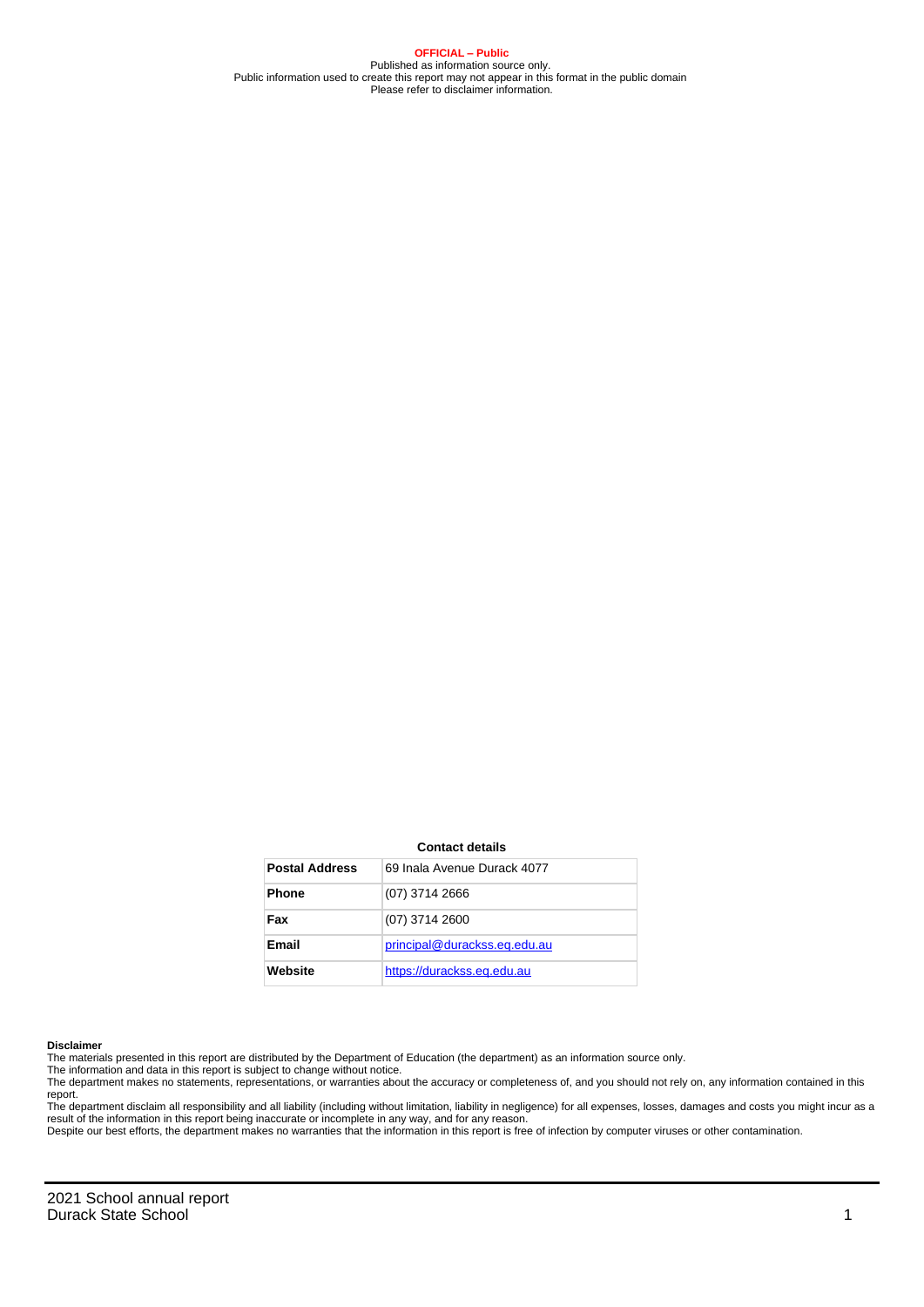| School context                   |                                                                                                                                                                                              |
|----------------------------------|----------------------------------------------------------------------------------------------------------------------------------------------------------------------------------------------|
| Coeducational or single sex      | Coeducational                                                                                                                                                                                |
| <b>Independent Public School</b> | No.                                                                                                                                                                                          |
| Year levels offered in 2021      | Prep Year - Year 6                                                                                                                                                                           |
| Webpages                         | Additional information about Queensland state schools is located on the:<br>My School website<br>Queensland Government data website<br>Queensland Government schools directory website.<br>٠ |

# **Characteristics of the student body**

### **Student enrolments**

#### **Table 1: Student enrolments by year level**

|                   |      | <b>February</b> |      |      | <b>August</b> |      |
|-------------------|------|-----------------|------|------|---------------|------|
| <b>Year Level</b> | 2019 | 2020            | 2021 | 2019 | 2020          | 2021 |
| <b>Prep Year</b>  | 87   | 98              | 83   | 89   | 97            | 89   |
| Year 1            | 86   | 81              | 99   | 91   | 78            | 101  |
| Year 2            | 84   | 92              | 87   | 84   | 91            | 90   |
| Year <sub>3</sub> | 99   | 86              | 92   | 100  | 82            | 93   |
| Year 4            | 105  | 95              | 88   | 107  | 98            | 86   |
| Year <sub>5</sub> | 97   | 114             | 97   | 97   | 114           | 99   |
| Year <sub>6</sub> | 95   | 95              | 117  | 91   | 94            | 116  |
| <b>Total</b>      | 653  | 661             | 663  | 659  | 654           | 674  |

Notes

1. Student counts include headcount of all full- and part-time students at the school.

## **Average class sizes**

#### **Table 2: Average class size information for each phase of schooling**

| <b>Year Levels</b> | 2019 | 2020 | 2021 |
|--------------------|------|------|------|
| Prep – Year 3      | 22   | 21   | 23   |
| Year 4 – Year 6    | 27   | 25.  | 23   |

Notes

1. Classes are measured against the target of 25 students per teacher in Prep to Year 3 and Years 11 to 12, and target of 28 students per teacher in Years 4 to 10. Where composite classes exist across cohorts (e.g. Year 3/4) the class size targets would be the lower cohort target.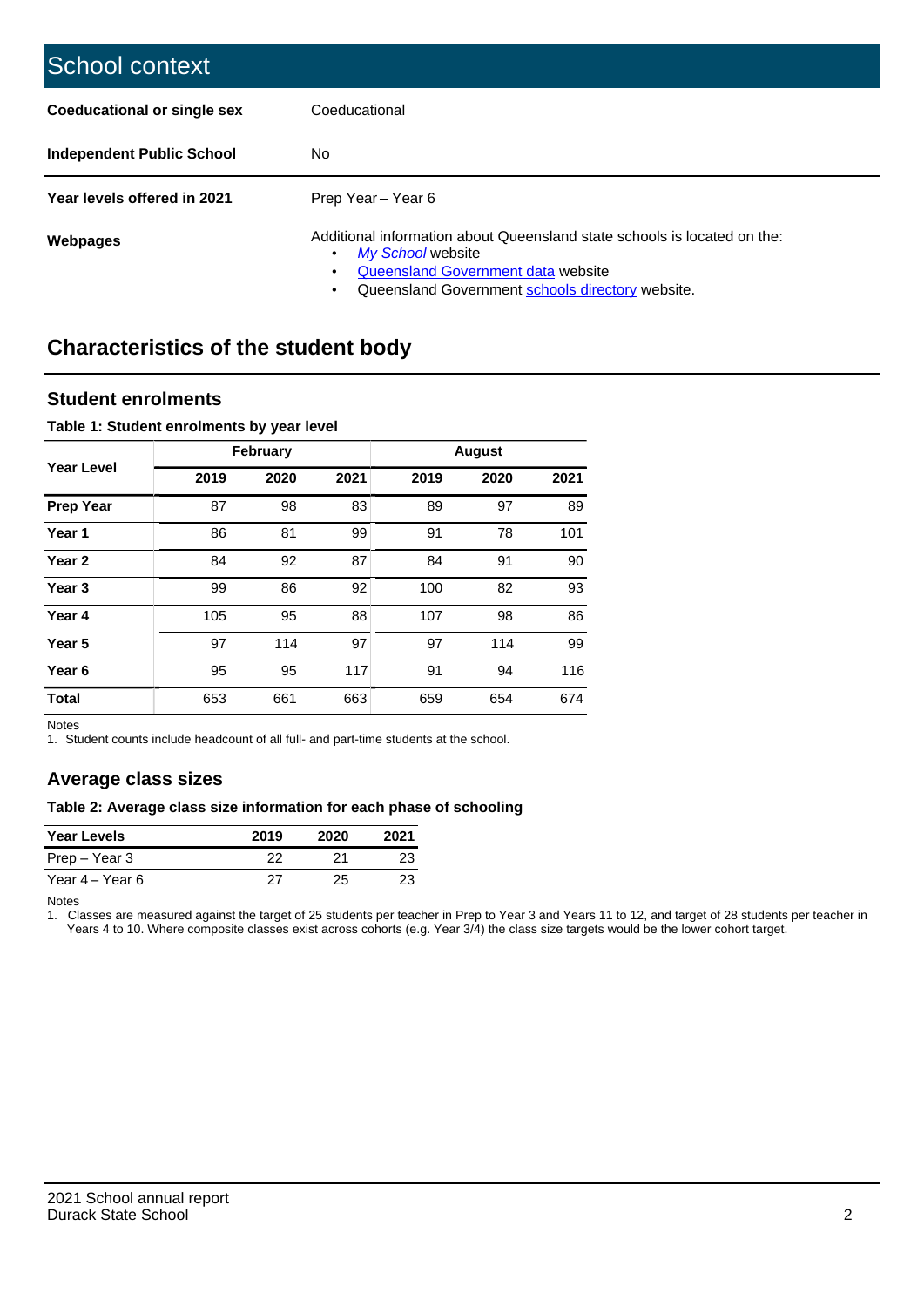## **Respectful relationships education**

To support students' learning, health and wellbeing all state schools are required to implement respectful relationships education through the Prep to Year 10 Australian Curriculum: Health and Physical Education and/or through school pastoral care programs across Prep to Year 12.

### **Parent, student and staff satisfaction**

Tables 3–5 show selected items from the Parent/Caregiver, Student and Staff School Opinion Surveys. In response to the COVID-19 health emergency, the annual school opinion surveys of students, teachers and staff were not administered in 2020. A new time series started in 2021 and data from this collection is not considered directly comparable with earlier collections due to significant methodology changes.

For state level information go to the **[School Opinion Survey](https://qed.qld.gov.au/publications/reports/statistics/schooling/schools/schoolopinionsurvey) webpage**.

#### **Table 3: Parent/Caregiver Survey**

| Percentage of parents/caregivers who agree <sup>1</sup> that:                                            | 2019  | 2020 | 2021   |
|----------------------------------------------------------------------------------------------------------|-------|------|--------|
| This is a good school.                                                                                   | 98.4% |      | 99.0%  |
| My child likes being at this school. <sup>2</sup>                                                        | 97.0% |      | 96.2%  |
| My child feels safe at this school. <sup>2</sup>                                                         | 95.5% |      | 96.3%  |
| My child's learning needs are being met at this school. <sup>2</sup>                                     | 96.9% |      | 97.0%  |
| My child is making good progress at this school. <sup>2</sup>                                            | 92.4% |      | 97.0%  |
| Teachers at this school expect my child to do his or her best. <sup>2</sup>                              | 95.4% |      | 97.0%  |
| Teachers at this school provide my child with useful feedback about his or her school work. <sup>2</sup> | 95.2% |      | 99.0%  |
| Teachers at this school motivate my child to learn. <sup>2</sup>                                         | 92.3% |      | 99.0%  |
| Teachers at this school treat students fairly. <sup>2</sup>                                              | 89.6% |      | 99.1%  |
| I can talk to my child's teachers about my concerns. <sup>2</sup>                                        | 95.5% |      | 98.1%  |
| This school works with me to support my child's learning. <sup>2</sup>                                   | 93.8% |      | 98.1%  |
| This school takes parents' opinions seriously. <sup>2</sup>                                              | 93.7% |      | 96.9%  |
| Student behaviour is well managed at this school. <sup>2</sup>                                           | 90.8% |      | 93.5%  |
| This school looks for ways to improve. <sup>2</sup>                                                      | 92.3% |      | 100.0% |
| This school is well maintained. <sup>2</sup>                                                             | 93.9% |      | 97.0%  |

Notes

1. Agree represents the percentage of respondents who Somewhat Agree, Agree or Strongly Agree with the statement.

2. Nationally agreed parents/caregiver items.

3. DW = Data withheld to ensure confidentiality.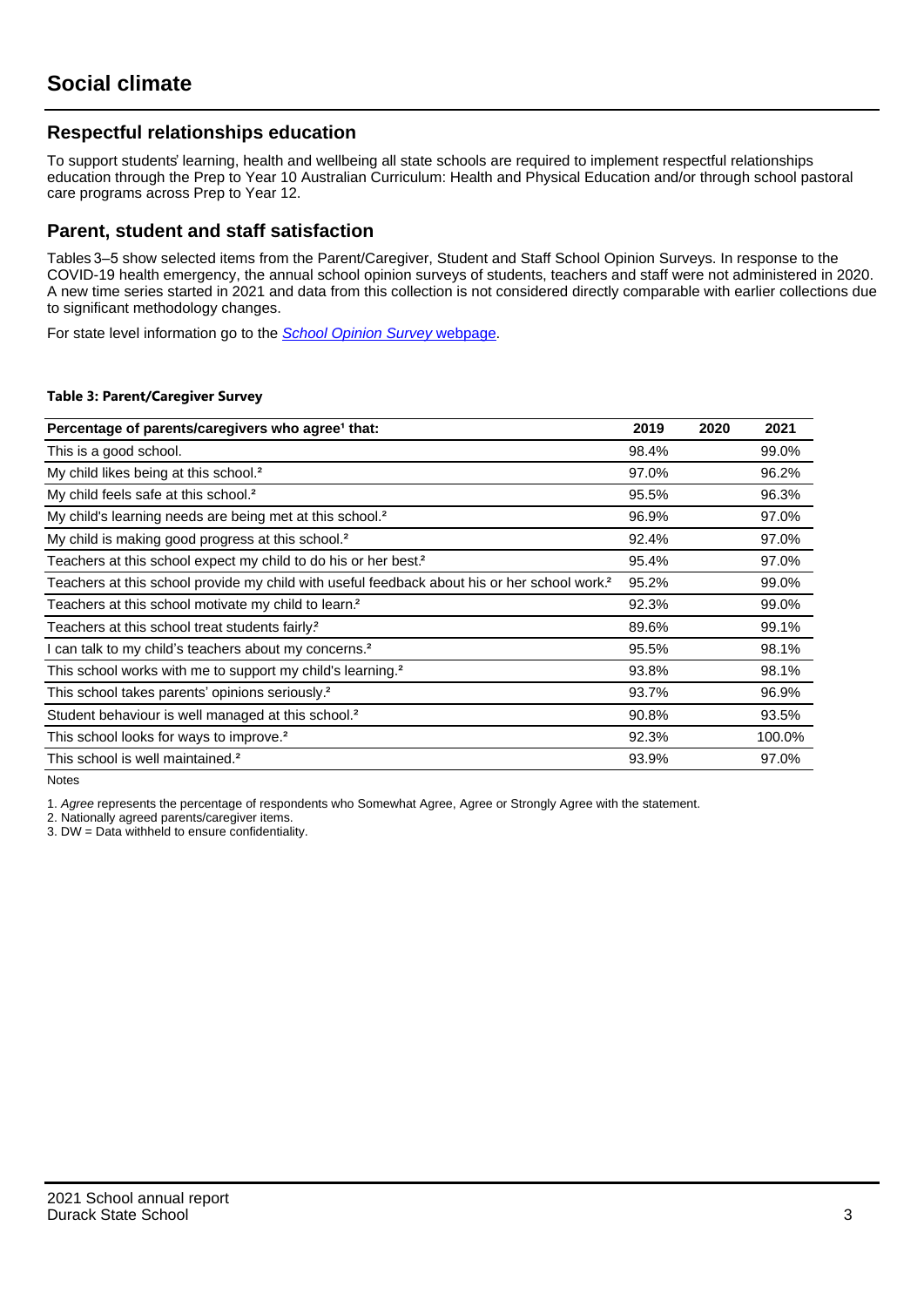#### **Table 4: Student Survey**

| Percentage of students who agree <sup>1</sup> that:                            | 2019   | 2020 | 2021  |
|--------------------------------------------------------------------------------|--------|------|-------|
| I like being at my school. <sup>2</sup>                                        | 100.0% |      | 89.9% |
| I feel safe at my school. <sup>2</sup>                                         | 99.0%  |      | 92.3% |
| My teachers motivate me to learn. <sup>2</sup>                                 | 98.0%  |      | 97.3% |
| My teachers expect me to do my best. <sup>2</sup>                              | 99.0%  |      | 97.2% |
| My teachers provide me with useful feedback about my school work. <sup>2</sup> | 97.0%  |      | 95.1% |
| Teachers at my school treat students fairly?                                   | 96.0%  |      | 90.3% |
| I can talk to my teachers about my concerns. <sup>2</sup>                      | 87.9%  |      | 88.7% |
| My school takes students' opinions seriously. <sup>2</sup>                     | 98.0%  |      | 87.8% |
| Student behaviour is well managed at my school. <sup>2</sup>                   | 96.0%  |      | 83.2% |
| My school looks for ways to improve. <sup>2</sup>                              | 100.0% |      | 97.3% |
| My school is well maintained. <sup>2</sup>                                     | 97.0%  |      | 93.8% |
| My school gives me opportunities to do interesting things. <sup>2</sup>        | 99.0%  |      | 95.7% |

Notes

1. Agree represents the percentage of respondents who Somewhat Agree, Agree or Strongly Agree with the statement.

2. Nationally agreed student items.

3. DW = Data withheld to ensure confidentiality.

#### **Table 5: Staff Survey**

| Percentage of staff who agree <sup>1</sup> that:                                                            | 2019   | 2020 | 2021   |
|-------------------------------------------------------------------------------------------------------------|--------|------|--------|
| I feel confident embedding Aboriginal and Torres Strait Islander perspectives across the<br>learning areas. | 93.3%  |      | 93.2%  |
| I enjoy working at this school. <sup>2</sup>                                                                | 100.0% |      | 100.0% |
| I feel this school is a safe place in which to work. <sup>2</sup>                                           | 96.9%  |      | 95.5%  |
| I receive useful feedback about my work at this school. <sup>2</sup>                                        | 95.3%  |      | 95.5%  |
| Students are encouraged to do their best at this school. <sup>2</sup>                                       | 98.4%  |      | 100.0% |
| Students are treated fairly at this school. <sup>2</sup>                                                    | 95.3%  |      | 100.0% |
| Student behaviour is well managed at this school. <sup>2</sup>                                              | 90.6%  |      | 97.0%  |
| Staff are well supported at this school. <sup>2</sup>                                                       | 93.8%  |      | 97.0%  |
| This school takes staff opinions seriously. <sup>2</sup>                                                    | 96.8%  |      | 95.5%  |
| This school looks for ways to improve. <sup>2</sup>                                                         | 100.0% |      | 100.0% |
| This school is well maintained. <sup>2</sup>                                                                | 100.0% |      | 100.0% |
| This school gives me opportunities to do interesting things. <sup>2</sup>                                   | 98.4%  |      | 96.9%  |

Notes

1. Agree represents the percentage of respondents who Somewhat Agree, Agree or Strongly Agree with the statement.

2. Nationally agreed staff items.

3. DW = Data withheld to ensure confidentiality.

## **Description of how this school manages non-attendance**

Queensland state schools manage non-attendance in line with the Queensland Department of Education procedures: [Managing Student Absences and Enforcing Enrolment and Attendance at State Schools](https://ppr.qed.qld.gov.au/pp/managing-student-absences-and-enforcing-enrolment-and-attendance-at-state-schools-procedure); and [Roll Marking in State Schools](https://ppr.qed.qld.gov.au/pp/roll-marking-in-state-schools-procedure), which outline processes for managing and recording student attendance and absenteeism.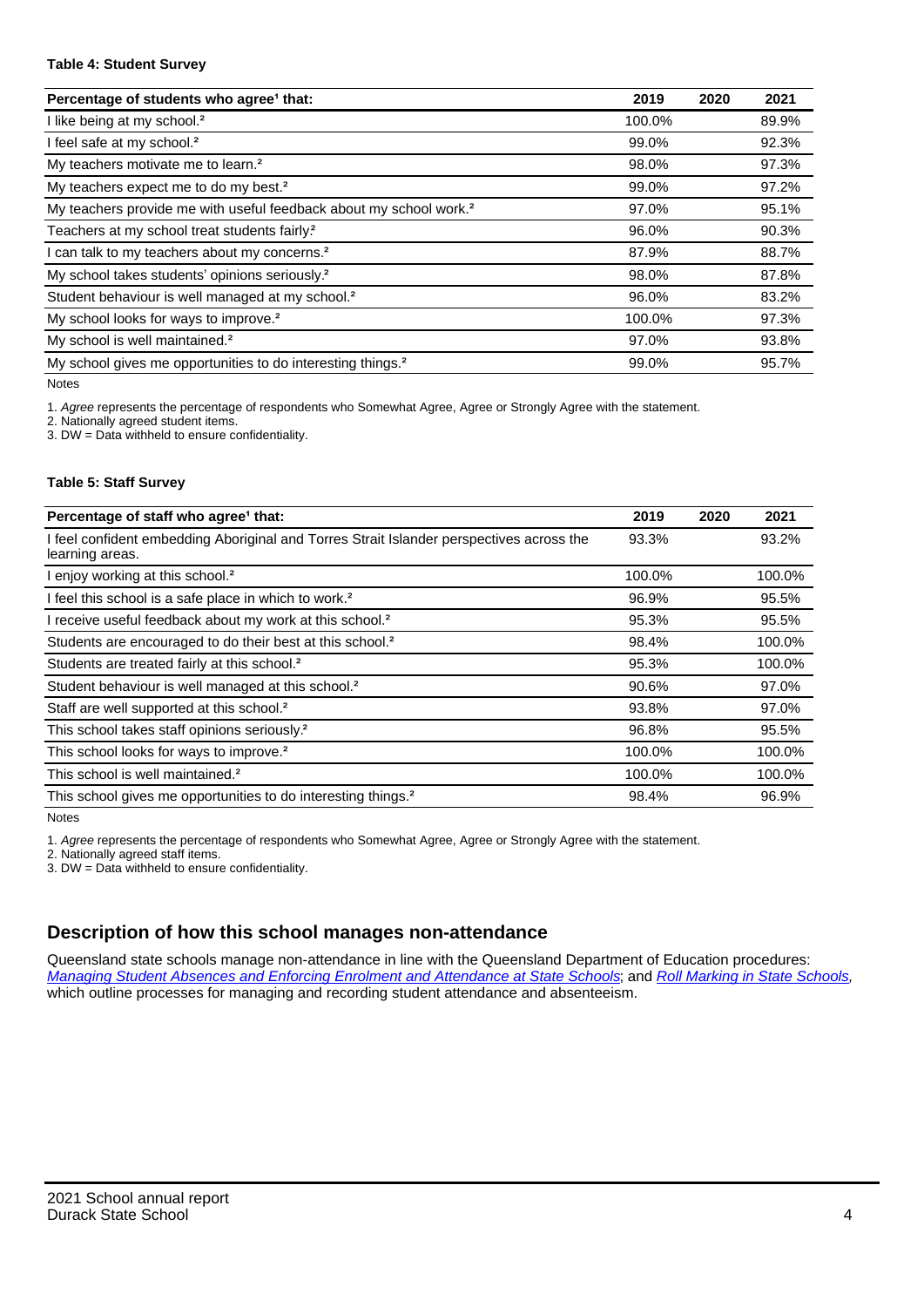## **School disciplinary absences**

#### **Table 6: Count of school disciplinary absences at this school**

| Type of school disciplinary absence | 2019 | 2020 | 2021           |
|-------------------------------------|------|------|----------------|
| Short suspension                    | 90   | 42   | 50             |
| Long suspension                     | 0    |      | $\mathfrak{p}$ |
| Exclusion                           | 0    |      | 0              |
| Total                               | 90   | 42   | 52             |

Notes

1. School disciplinary absence (SDA) data is a total of short suspensions (1–10 days), long suspensions (11–20 days), exclusions and cancellations. 2. The number of SDAs is not the number of students who received an SDA as one student may be suspended several times in a school year. Each time a student is suspended it is recorded as an additional SDA. The data does not reflect the outcomes of appeal decisions.

3. 2020 data was impacted by the COVID-19 health emergency. There were significantly fewer SDAs during the home-based learning period (the first five weeks of Term 2) compared to other years.

# **School funding**

## **School income broken down by funding source**

School income, reported by financial year accounting cycle using standardised national methodologies and broken down by funding source is available via the  $My$  School website.

#### **How to access our income details**

- 1. Click on the My School link [http://www.myschool.edu.au/.](http://www.myschool.edu.au/)
- 2. Enter the school name or suburb of the school you wish to search.

| Search by school name or suburb | <b>School sector</b> | <b>Concool type</b> | <b>State</b> |  |
|---------------------------------|----------------------|---------------------|--------------|--|
|                                 |                      |                     |              |  |

3. Click on View School Profile to access the school's profile.



4. Click on Finances and select the appropriate year to view school financial information.

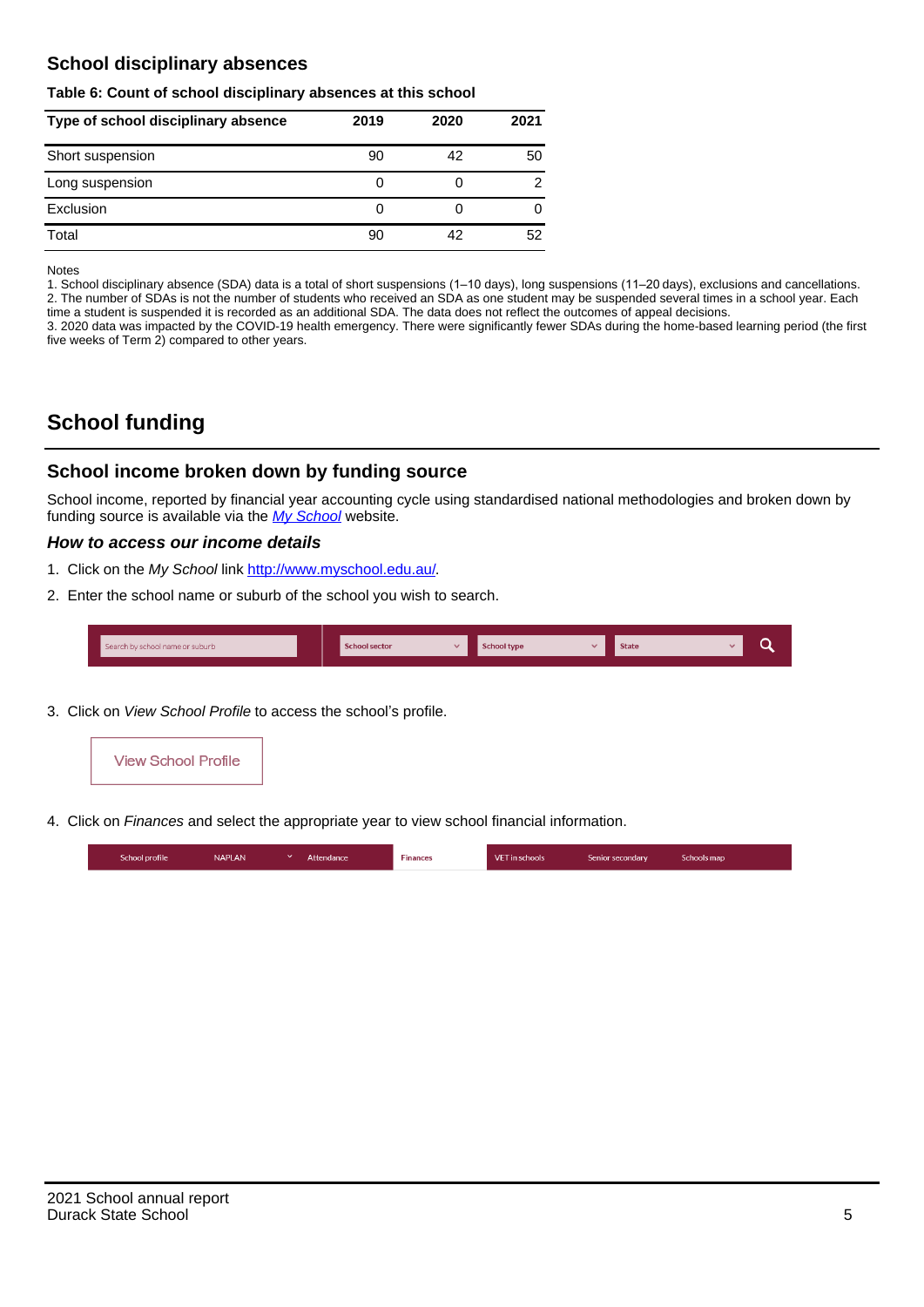# **Teacher standards and qualifications**

The Teacher registration eligibility requirements: Policy (p.1) states:

To be eligible for registration, a person must satisfy the Queensland College of Teachers (QCT) that they meet requirements regarding qualification and experience, or have otherwise met the requirements of the Australian Professional Standards for Teachers (APST). A person must also satisfy the QCT that they are suitable to teach and meet English language proficiency requirements. All these requirements are specified in the Act and the Education (Queensland College of Teachers) Regulation 2005 (the Regulation).

The qualifications required for teacher registration are successful completion of either -

- (a) a four-year initial teacher education program including teacher education studies of at least one year (e.g. a Bachelor of Education, or a double Bachelor degree in Science and Teaching) or
- (b) a one-year graduate initial teacher education program following a degree (e.g. a one-year Graduate Diploma of Education (Secondary) after a three-year Bachelor degree) or
- (c) another course of teacher education that the QCT is reasonably satisfied is the equivalent of (a) or (b). These are considered on a case-by-case basis.

For more information, please refer to the following link:

• <https://www.qct.edu.au/registration/qualifications>

# **Workforce composition**

## **Staff composition, including Indigenous staff**

#### **Table 7: Workforce composition for this school**

|                    | <b>Teaching staff</b> |      |      | Non-teaching staff |      |      | Indigenous staff |      |      |  |
|--------------------|-----------------------|------|------|--------------------|------|------|------------------|------|------|--|
| <b>Description</b> | 2019                  | 2020 | 2021 | 2019               | 2020 | 2021 | 2019             | 2020 | 2021 |  |
| Headcount          | 54                    | 55   | 55   | 42                 | 40   | 39   | <5               | <5   |      |  |
| <b>FTF</b>         | 48                    | 50   | 50   | 27                 | 26   | 25   | <5               | ה>   |      |  |

Notes

1. Teaching staff includes school leaders.

2. Indigenous refers to Aboriginal and Torres Strait Islander people of Australia.

3. FTE = full-time equivalent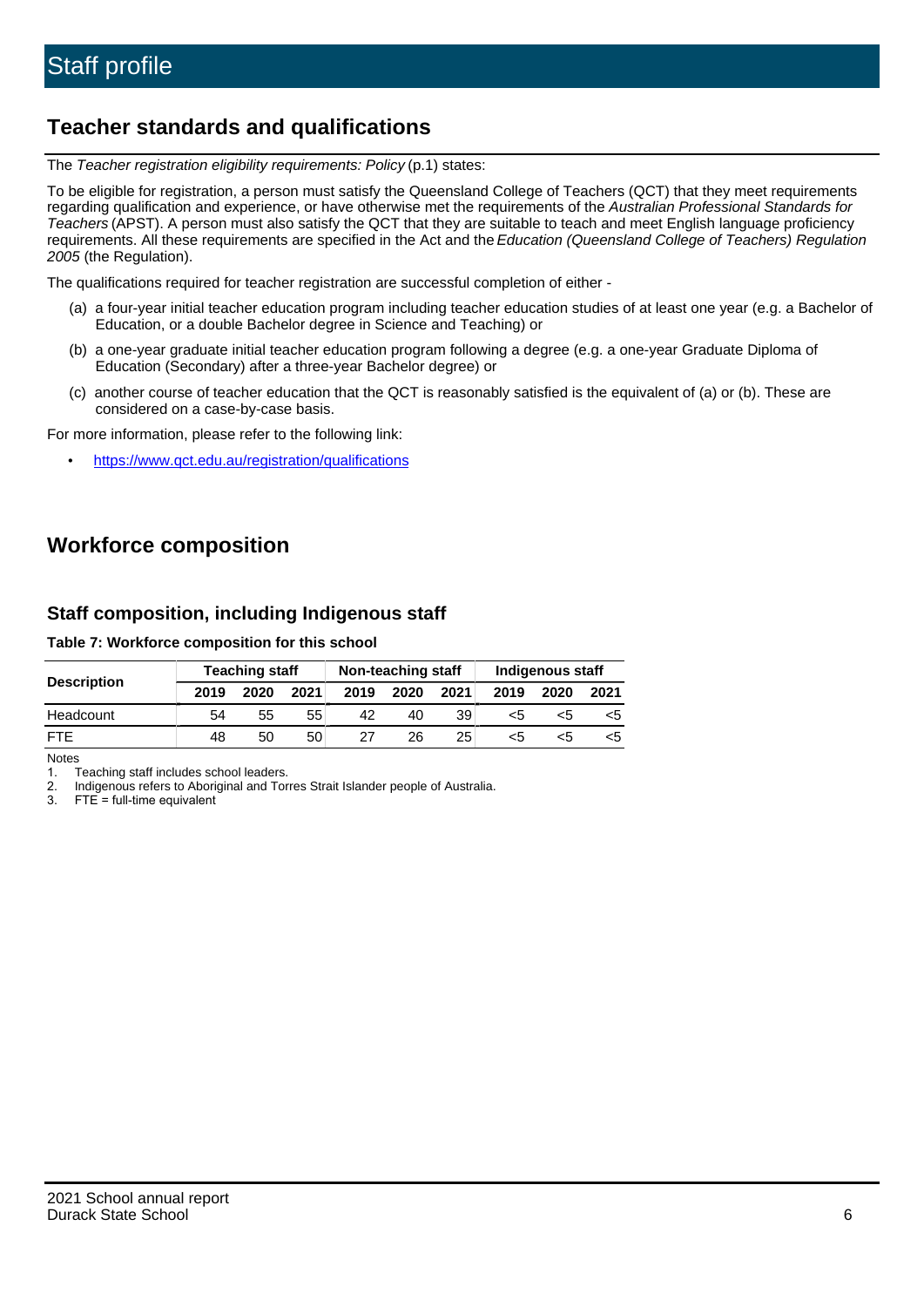# **Key student outcomes**

## **Student attendance**

Tables 8–9 show attendance rates at this school as percentages. In 2020, the COVID-19 health emergency affected student attendance in Queensland Government schools. Comparisons between 2020 and other years' attendance data should not be made.

#### **Table 8: Overall student attendance at this school**

| <b>Description</b>                                  | 2019 | 2020 | 2021 |
|-----------------------------------------------------|------|------|------|
| Overall attendance rate for students at this school | 92%  | 88%  | 92%  |

Notes

1. The attendance rate is the full- and part-time days attended as a percentage of enrolled school days.

2. Full-time students only.

#### **Table 9: Student attendance rates for each year level at this school**

| <b>Year Level</b> | 2019 | 2020 | 2021      |
|-------------------|------|------|-----------|
| Prep Year         | 91%  | 86%  | 92%       |
| Year 1            | 93%  | 87%  | 91%       |
| Year 2            | 90%  | 89%  | 91%       |
| Year <sub>3</sub> | 93%  | 85%  | 93%       |
| Year 4            | 94%  | 88%  | 90%       |
| Year 5            | 93%  | 89%  | 91%       |
| Year <sub>6</sub> | 91%  | 91%  | 92%       |
| Ungraded          |      |      | <b>DW</b> |

Notes

1. The attendance rate is the full- and part-time days attended as a percentage of enrolled school days.

2. Full-time students only.

3. DW = Data withheld to ensure confidentiality